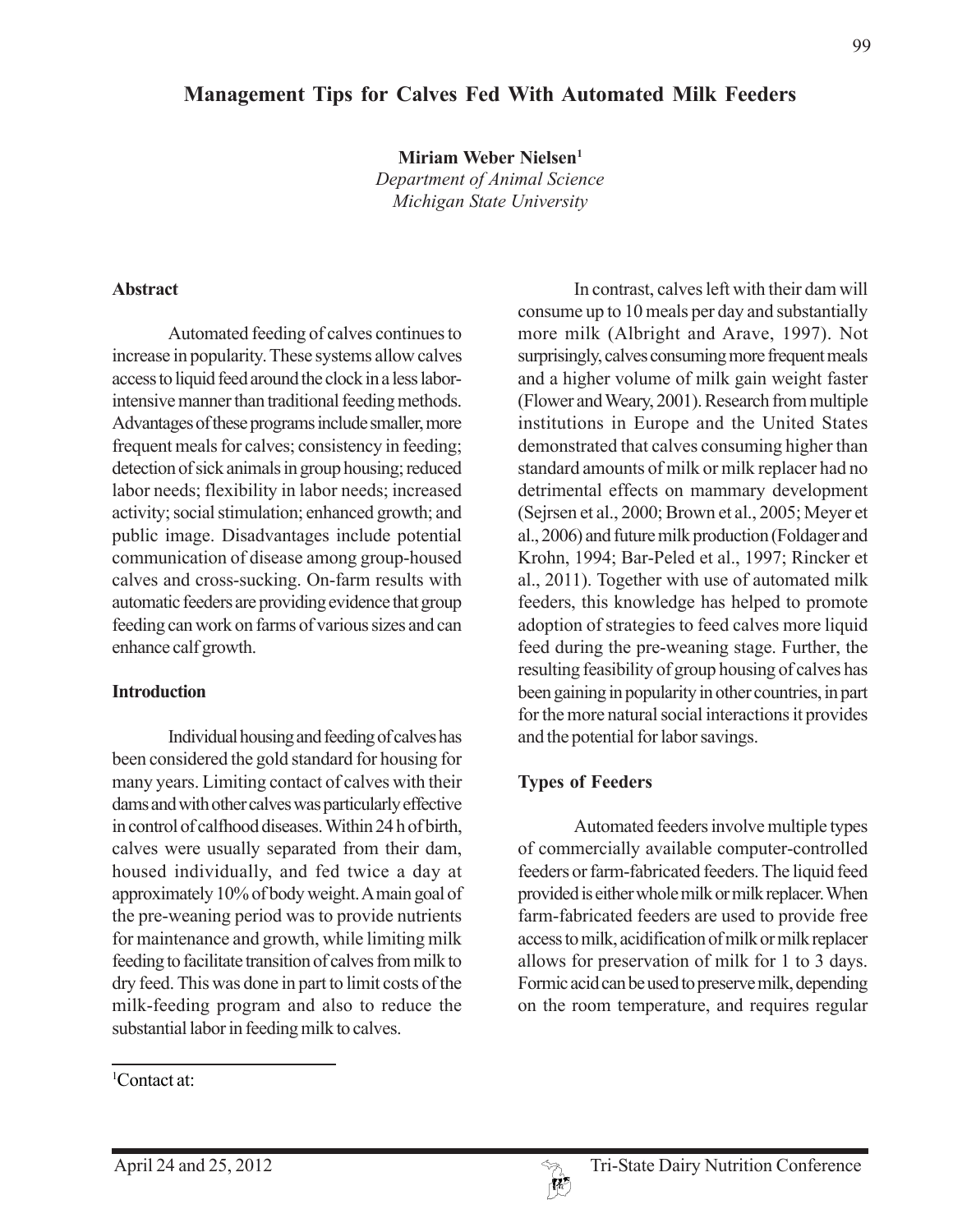stirring several times per day. Milk is often delivered to calves via inexpensive homemade containers with hoses and nipples attached. Automated feeders, of which at least several brands are marketed in the U.S., involve feeding whole milk or milk replacer.

# **Nutrition**

Free access of calves to automated feeders requires feeding calves for ad libitum consumption of milk or milk replacer, similar to the behavior of calves allowed to suckle a cow. In the U.S., the majority of calves are housed individually and fed 2x/day (USDA, 2007), leaving a longer interval between meals and requiring larger meals than calves suckling their dams. Challenges of this system include hunger and variability in abomasal pH. Behavioral challenges include isolation of calves from their dam. In contrast, feeding of calves with free access to milk permits calves to consume at will, as frequently as 7 to 8 meals/day if access is not limited by automatic feeders. Calves allowed free access will consume up to 10 kg/day of milk (Jasper and Weary, 2002). Calves allowed a low level of milk tend to spend more time on non-nutritive suckling at the feeder because the calf is still hungry. As calves approach the time of weaning, reducing the number of milk portions allowed results in calves spending less time ingesting milk, compared with reducing the portion size per meal (Jensen, 2006). Gradual weaning of calves also reduces development of cross-sucking compared to abruptly weaned calves (Nielsen et al., 2008).

### **The First 1 to 2 Weeks**

Successful transition of calves into group housing with automated feeders requires vigorous calves with a strong suckling reflex. To limit spread of disease, new calves should be housed and fed individually for 1 to 2 weeks before the transition to group housing. The timing of the transition will depend on a given farm's colostrum management program, the health of each calf, and the age range

of the group into which new calves are being introduced. Calves should be drinking milk well and appear healthy before moving the calf into group housing. After calves are moved into a group, a combination of direct observation of calves by the calf manager, and on farms with automatic milk feeders, the data on number of visits to the feeder is important to detect sick calves early and remove them to individual housing for treatment.

# **Housing**

Automatic feeders require a shift to group housing of calves. Traditionally, individual housing of calves has been the "gold standard" for managing calves. Although in the past, calves were often group-housed in available existing facilities rather than in facilities specifically designed for that purpose. As a result, calves were housed in barns with lactating cows or in other facilities that had suboptimal ventilation. In addition, less was known about management practices to maximize passive immunity of calves. A surge in interest in calf management practices in the past 10 years has highlighted the importance of colostrum, sanitation, adequate nutrition, and ventilation. These factors are critical to raising healthy calves, regardless of the type of housing involved. Similar to older animals, calves will perform best in clean, dry, comfortable and well-ventilated housing with free access to palatable feed and water.

### **Role of the Calf Manager**

Use of automated milk feeders reduces the time and labor associated with feeding calves and removes the variability associated with people preparing and delivering feed to calves. The systems also change the type of labor needed to manage a calf program. With the increased risk of disease associated with group housing, the calf manager must be able to identify sick calves through observation, take steps to limit exposure of other calves, and treat affected animals. Time spent on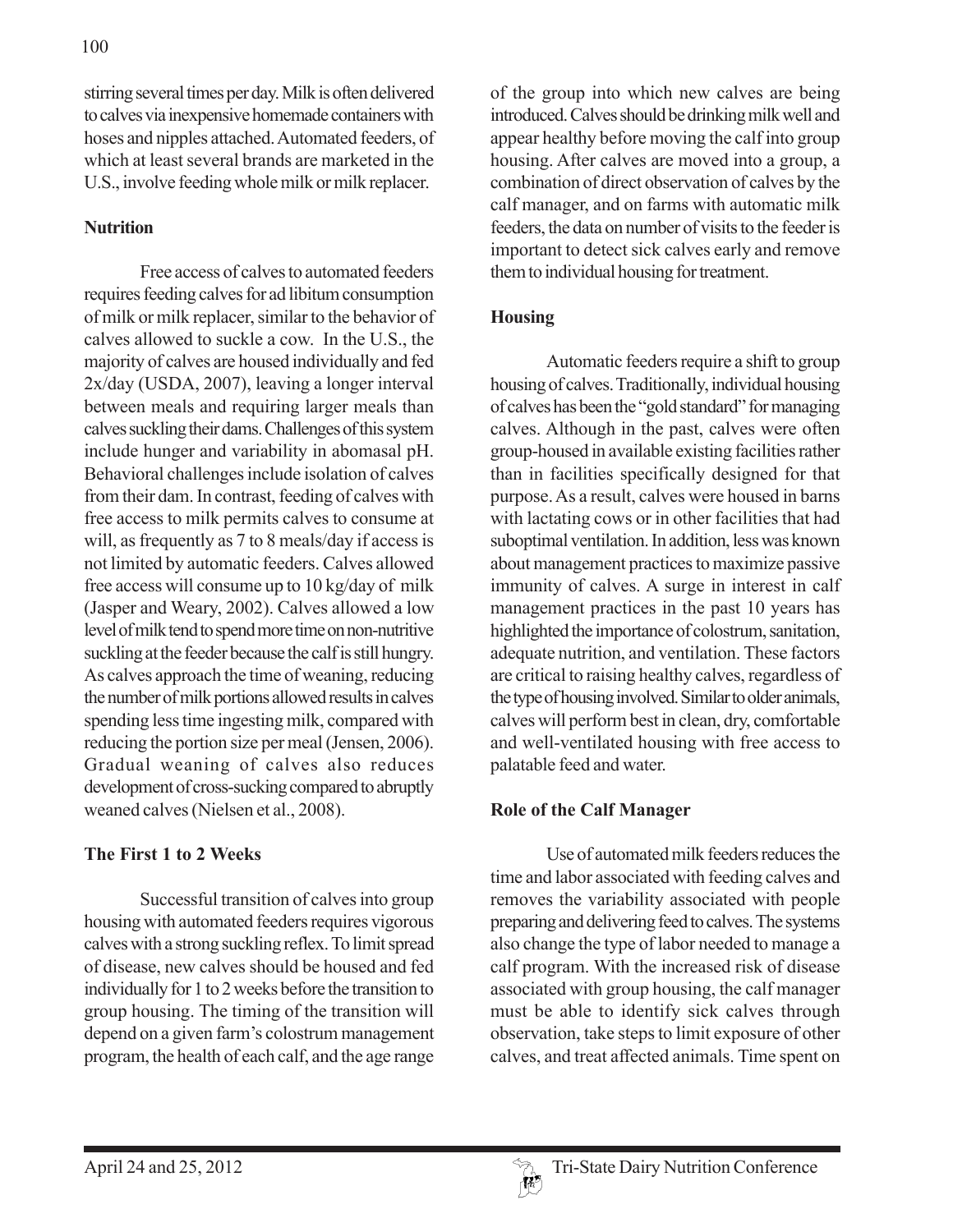mixing, feeding, and cleaning can instead be spent to monitor calf performance.

Removing the commitment to feed calves at certain times each day also provides more flexibility for the calf manager's schedule.

The calf manager should be adept at monitoring the automated feeding equipment on a regular schedule to ensure correct mixing and delivery of the desired quantity of milk to calves. The cleaning system for the feeder also must be checked to confirm it is working properly.

#### **Maintenance**

Proper maintenance and monitoring of automatic feeders are essential to normal function and calf health. Failures in delivery or mixing of milk replacer or in cleaning can result in underfed calves or exposure to disease-causing bacteria. The feeders should be cleaned and disinfected frequently, avoiding times of high feeding activity by calves. Lines and nipples should be replaced and systems involving delivery of milk replacer powder should be calibrated on a regular schedule.

#### **Conclusion**

Management and nutrition of calves is an important investment in the future productivity of a dairy herd. Automated feeders can be a useful tool in a successful calf-raising program, allowing calves to grow to their full potential while taking advantage of the benefits of group housing. Excellent calf management is required to benefit from their use.

### **References**

Albright, L.L., and C.W. Arave. 1997. The behaviour of cattle. CAB International, Wallingford, United Kingdom.

Bar-Peled, U., B. Robinzon, E. Maltz, H. Tagari, Y. Folman, I. Bruckental, H. Voet, H. Gacitua, and A.R. Lehrer. 1997. Increased weight gain and effects on production parameters of Holstein heifers that were allowed to suckle. J. Dairy Sci. 80:2523- 2528.

Brown, E.G., M.J. VandeHaar, K.M. Daniels, J.S. Liesman, L.T. Chapin, J.W. Forrest, R.M. Akers, R.E. Pearson, and M.S. Weber Nielsen. 2005. Effect of increasing energy and protein intake on mammary development in heifer calves. J. Dairy Sci. 88:595-603.

Flower, F., and D.M. Weary. 2001. Effects of early separation on the dairy cow and calf: 2. Separation at day 1 and 2 weeks after birth. Appl. Anim. Behav. Sci. 70:275-284.

Foldager, J., and C.C. Krohn. 1994. Heifer calves reared on very high or normal levels of whole milk from birth to 6-8 weeks of age and their subsequent milk production. Proc. Soc. Nutr. Physiol. 3. (Abstr.)

Jasper, J., and D.M. Weary. 2002. Effects of ad libitum milk intake on dairy calves. J. Dairy Sci. 85:3054-3058.

Jensen, M. 2006. Computer-controlled milk feeding of group housed calves: The effect of milk allowance and weaning type. J. Dairy Sci. 89:201-206.

Meyer, M.J., A.V. Capuco, D. A. Ross, L.M. Lintault, and M. E. Van Amburgh. 2006. Developmental and nutritional regulation of the prepubertal heifer mammary gland: I. Parenchyma and fat pad mass and composition. J. Dairy Sci. 89:4289-4297.

Nielsen, P.P., M.B. Jensen, and L. Lidfors. 2008. Milk allowance and weaning method affect the use of a computer controlled milk feeder and the development of cross-sucking in dairy calves. Appl. Anim. Behav. Sci. 109:223-237.